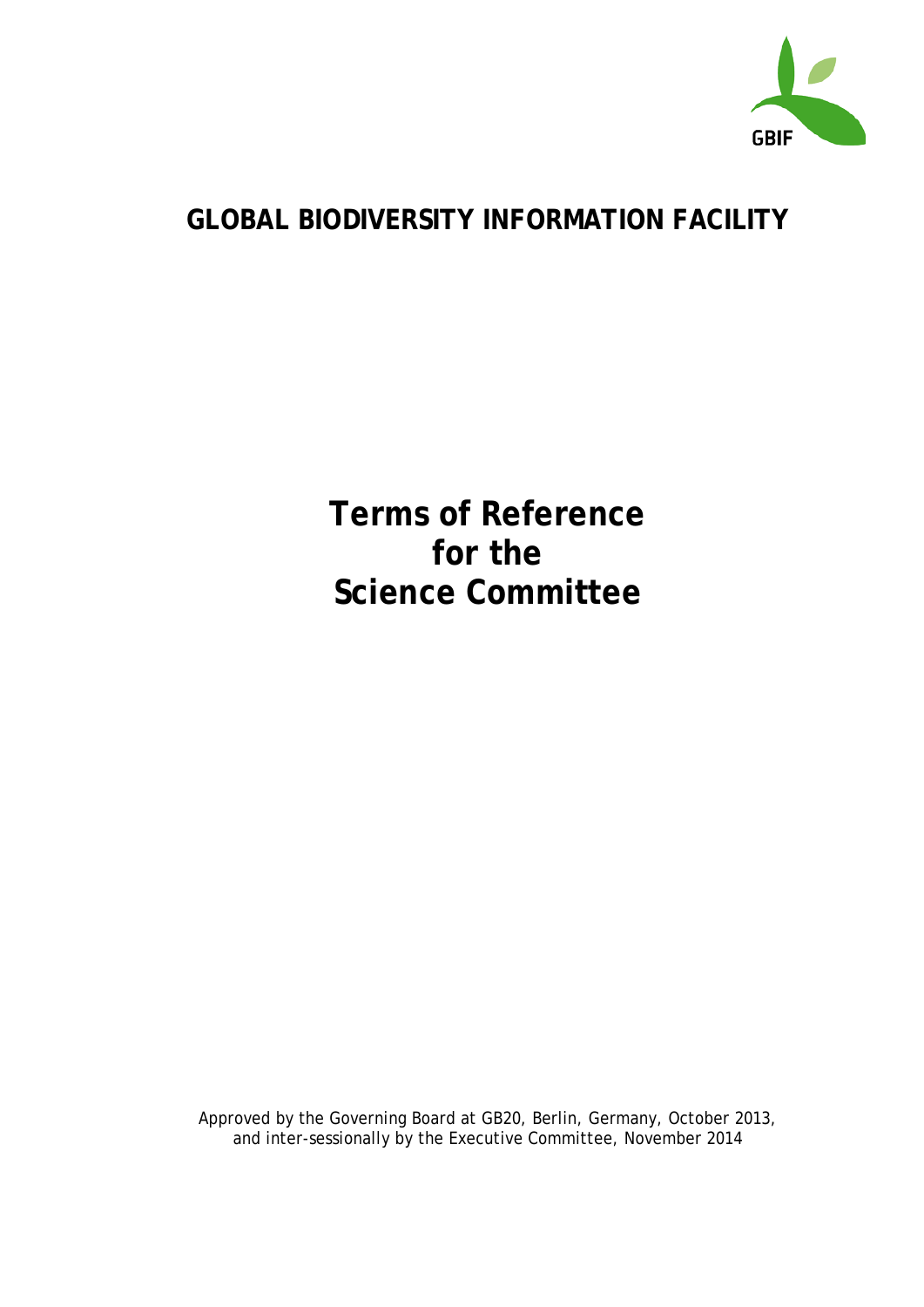### **Preamble:**

Article 7.2 of the Rules of Procedure of the Governing Board states:

The Governing Board may establish and assign responsibilities to *ad hoc* or Standing Committees and other subsidiary bodies as it may require. The Governing Board will set or approve the terms of reference, guidelines and budgets for these committees and other subsidiary bodies.

Article 7.3.1 establishes the Science Committee as a Standing Committee:

The **Science Committee** is an advisory committee that will oversee the development and progress of the GBIF Work Programme and make recommendations to the Governing Board, the Executive Committee and the Secretariat.

Members of the committee are operating in the interest of GBIF and are not representing their national interests on the committee.

### **1. Mandate**

The Science Committee has the following mandate:

- 1.1. In accordance with GBIF's objectives and priorities, provide high-level advice and guidance to the Secretariat regarding the development of the GBIF Work Programme.
- 1.2. Make recommendations to the Governing Board regarding the Work Programme.
- 1.3. Assist in reviewing progress towards planned outcomes of the Work Programmes and their quality—including the methods and effectiveness of consultation, marketing, technology transfer and IP management strategies—and suggest improvements.
- 1.4. Contribute to the setting of longer-term strategic directions and the making of strategic investment decisions by the Governing Board, including advice on the balance of effort between GBIF's various scientific goals and activities.
- 1.5. Provide advice on the needs of GBIF stakeholders and how the Work Programme can be better aligned with stakeholders.
- 1.6. Provide analysis of what can be achieved by promoting coordination and cooperation with existing national and global initiatives, and priorities for synergistic GBIF investment.
- 1.7. Promote GBIF in various fora.
- 1.8. If necessary, propose that the Executive Secretary establish *ad hoc* groups for specific time-limited tasks.
- 1.9. In collaboration with the Secretariat, organise the GBIF Science Symposium.
- 1.10. Organise science-planning meetings.
- 1.11. Provide advice to the Governing Board and the Executive Committee regarding the procedures and requirements for the Ebbe Nielsen Prize and the Young Researcher Awards, review nominations for the ENP and the YRAs, and select the annual winners.

#### **2. Composition of the Science Committee**

- 2.1. The Science Committee is composed of a Chair, three Vice-Chairs and five at-large additional members.
- 2.2. The Chair and three Vice-Chairs are elected by the Governing Board according to Article 7.4 of the Rules of Procedure.
- 2.3. Additional at-large members will be appointed by the Executive Committee who will seek suggestions from the Governing Board, GBIF committees, and the Secretariat.
- 2.4. The additional at-large members will be chosen for their capacity to contribute to the overall scientific direction of GBIF.
- 2.5. The following individuals serve as ex-officio members of the Science Committee: